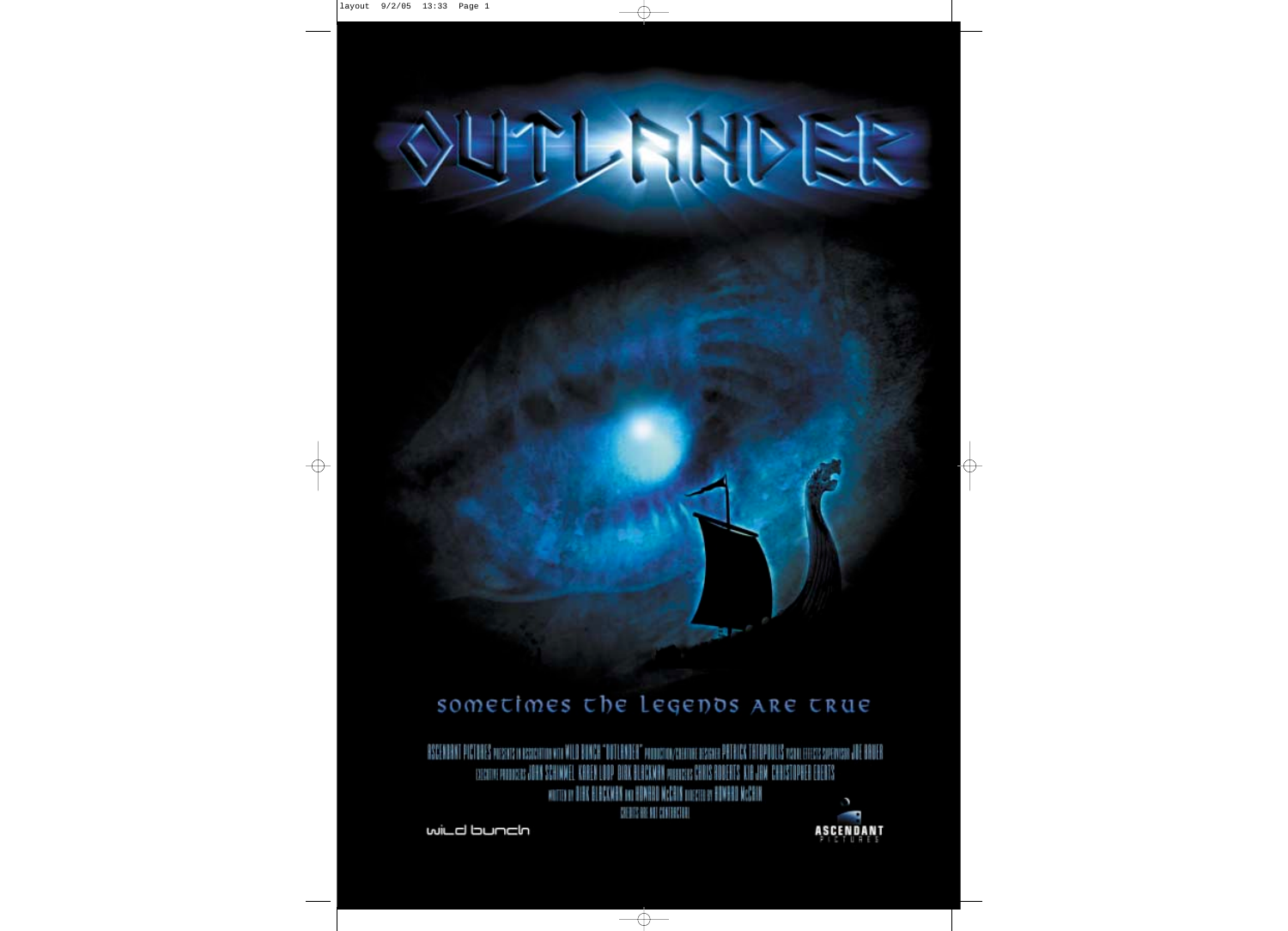### **SYNOPSIS**

A ship burns brightly - a Viking funeral. King Halga is being buried at sea. And she does. Now it becomes obvious to all that this is no bear.

Halga's son, Wiglif lacks the wisdom to lead his tribe, yet Halga's newly-crowned brother Rothgar is not fearless enough to be a true king. A spaceship crashes in a lake near the Herot village. It seems the only survivor is a warrior, Kainan. But unwittingly he has brought with him a deadly stowaway - Moorwen. The monster emerges from the water, attacking and decimating a nearby village. Knowing and fearing Moorwen's power, Kainan sets out to destroy her, but is captured by Wiglif and taken to Herot. He attempts to escape by assailing Rothgar's beautiful daughter Freya, but fails. Moorwen attacks again, slaughtering many. In the Kainan proposes they trap the beast by digging a large pit, filling it with oil, and covering it with shields. Impressed by Kainan's resourcefulness and noticing the blossoming romance with Freya, Rothgar asks him to remain in Herot until Moorwen is destroyed. Moorwen attacks again, and Kainan and Wiglif lure her into the trap. For the first time we see the monster clearly - massive, armour-plated, lethally taloned, deathdealing jaws snapping. Moorwen is set ablaze and screams in agony. In a moment of shocking revelation her howls are answered by another beast - her child! The beast has spawned. Together they escape into the forest. King Rothgar dies in the attack and Wiglif is declared his successor.

confusion, the Vikings mistake this deadly intruder for a bear, and assemble a hunt, inviting Kainan to join them. The posse does encounter a mammoth bear in the forest, and Kainan saves Wiglif's life by killing the beast. Believing they have slain Moorwen, the Vikings celebrate with a feast at which Kainan is accepted into the tribe. Moorwen returns and snatches Freya. Armed with new weapons forged by Kainan, the Vikings set out once more on a final, desperate hunt.

Kainan and Freya steal away, and her mistrust is replaced by respect and admiration. Kainan tells her that he comes from the North, from "Outland"; that his tribe invaded the Moorwen's domain, bent on annihilating her species and seizing their land. He confides to her that Moorwen killed many of his people, including his wife and son, and that she will attack again and again. Freya gains consciousness in Moorwen's lair - a hideous pile of bodies upon which her ravenous child feeds. Hearing the princess' terrified cries, Kainan rescues her and torches the nest - a terrible funeral pyre. The enraged Moorwen deals Wiglif a lethal wound, before Kainan finally dispatches her.

> With his dying breath, Wiglif asks Kainan to replace him as leader of the Viking tribe. Kainan faces the ultimate choice - to return to his distant galactic home or to remain with Freya, a stranger in a strange land, King of the Vikings...

# **OUTLANDER**

A FILM BY **HOWARD McCAIN**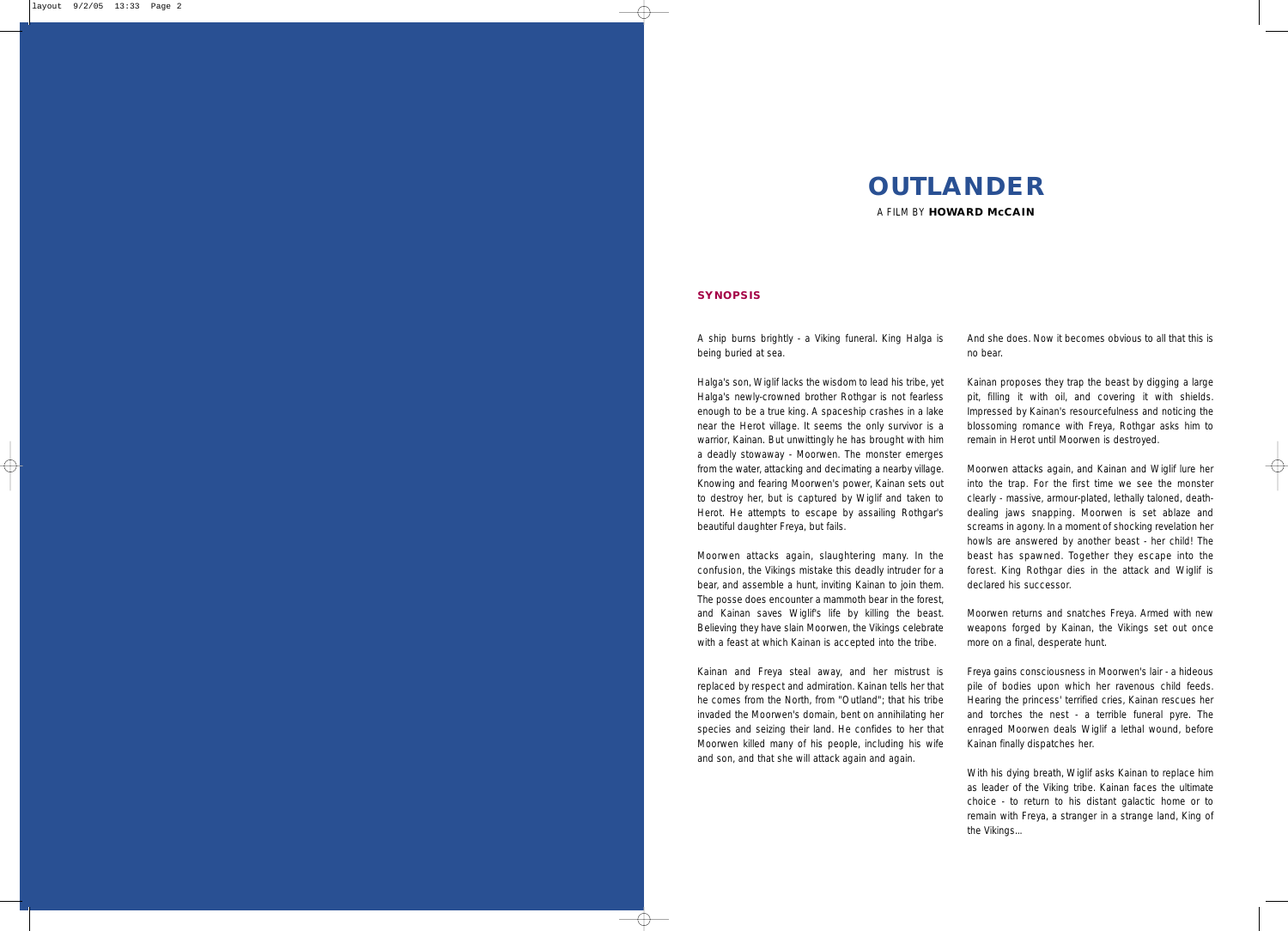### **DIRECTOR'S VISION**

During the past few years, there has been an extraordinary resurgence of the horror film. Movies such as Jeepers Creepers, The Ring, Underworld, Resident Evil, and Freddy vs. Jason have gone on to earn record receipts at the box office worldwide. But no matter how cool and varied these recent films have been, there is one horror niche no one has yet touched: that's the niche of Pitch Black, Predator and Aliens - the hard-core, muscular, monster movie. And that's what OUTLANDER is – only more. OUTLANDER is the story of what happens when an alien creature falls to Earth in the legendary time of the Vikings – a time when there were no guns, no blasters – just muscle and steel. Three years ago you might have said, *"Vikings? I don't get it."* But \$3 billion later, The Lord of the Rings has changed all that – men on horses with swords and armour are mainstream images now. People do get it. head as it catches fire. A single spark wafts into the night sky and we follow it upwards, until suddenly it fixes, becoming a star in the deep blackness of space. We hold for a moment. No music. No sound. Then suddenly that star begins to wobble, until – WHAM! – it hurtles past us, revealing that it is in fact a space ship tumbling out of control! We chase after it as pieces fly off and slam into the camera. Gone is any sense of serene beauty, instead an, unrelenting, chaotic violence has grabbed hold of us and won't let go. The camera catches up to the space ship and dives right up the aft engines. Suddenly we find ourselves shooting down the ship's interior corridors. Just when it seems we might blow right through the other end of the ship, a man steps into frame. He's strafing the room with a pulse-rifle, fighting some unseen horror. He's got a savage look in his eyes: half fear, half madness. This is our hero. KAINAN.

OUTLANDER is Predator meets Braveheart: a sweeping epic adventure with the scariest, shit-kicking monster since Aliens. **THE MOVIE** I'm going to give the audience this epic, timeless world right from the opening shot. There will be no credits, just the word OUTLANDER emerging from the mists of time. As the title passes, we find ourselves flying over a vast field of ice. With music driving us forward, we boom up to reveal the massive cliffs of a Norwegian Fjord. We Outside, the air brakes pop. Molten metal streams from the ship as it passes through the upper atmosphere. Now we cut to the quiet of a mountain lake. A deer starts; glances up. We go in close on the black orb of its eye. There, reflected in its pupil, is a growing light, getting brighter and brighter. It's the ship. With a terrible roar, it smashes into the lake. A sheet of water a quarter of a mile high blasts into the night sky. Trees sway; water boils. We pull back now as the shattered leviathan slips beneath the waves. Flashes of light crackle out beneath the water. Slowly, like a dying heart, they come to a stop. Finally the ship is gone. The lake is quiet once more.

soar ever higher, cresting a thundering waterfall… then tumbling down the other side. Quickly we circle around, passing right through the cascade to see an extraordinary sight – a Viking longship far below. We drop down as the ship's ice-encrusted dragonhead fills the frame, moving past massive men straining at huge oars. Finally, as the camera rises up the billowing white sail, we dissolve out of the scene. There it is - the entire movie in a microcosm. Two utterly different worlds – Viking and alien – have smashed together in a completely unexpected way. It's a collision the audience will never see coming that will keep them on the edge of their seats to the very last frame of the film. And that's just the first six minutes of the movie.

In that one continuous opening shot I will suck the audience into a world of violent beauty, a place that is equal parts myth, brutal history, and unadorned romance. In short - the world of the Vikings. And then, I'm going to turn it all on its head. It starts with that Viking longship burning in the darkness. A Viking lord lies amidst the flames, his treasures melting in a golden river. We move in tight on the dragon figure But OUTLANDER is not just a story about Vikings, aliens, and vicious battles. It's also a wrenching tale of one man's personal journey to forgive his terrible past and fall in love again. It's this journey that allows me to explore deeper themes about personal responsibility and the cyclical nature of violence. It grows from what I consider to be the emotional core of OUTLANDER: the scene in which Kainan tells Freya, the woman with whom he's falling in love, the real reason he's fighting to save her people. But because Freya is a Viking, Kainan must







Outlander" alien ship weapons and props study



"Outlander" Concept art: The MOORWEN v1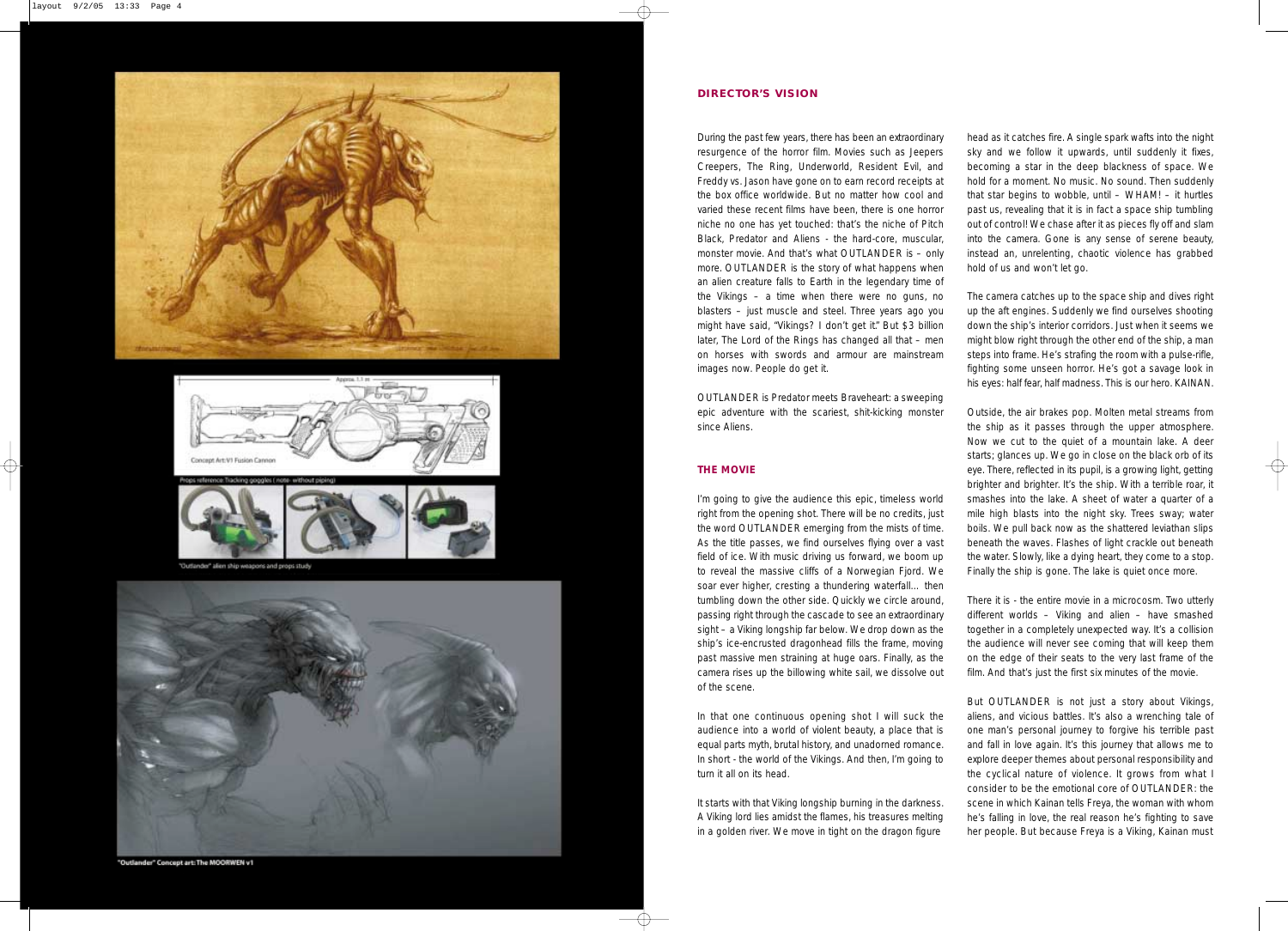across his face, taking us back to the Viking longhouse and the woman to whom he has poured out his heart.

This flashback sequence is where I'm going to blast open the story visually. I'll use Kainan's vision of the past to paint in a more apocalyptic and operatic tone than in any other section of the film. It's also where I'll introduce the idea of our hero's original sin: how he is, in many ways, responsible for all that has befallen himself and the Vikings. Furthermore, and perhaps most importantly, this is where I will separate OUTLANDER from the monster movies of the last few decades, because it is here where the audience will feel an almost tragic sense of pathos for the creature.

The Moorwen is no mindless comic-book killing machine. It is a strong character in its own right. And I believe this intensely: the stronger the monster, the stronger is the hero who has to defeat it. But it's not just the Moorwen's back-story that is unique. It's also the way I'm going to film these scenes. They're going to leap from the screen like nothing ever seen before. Special Effects-driven films like Jurassic Park and The Lord of the Rings have something very simple in common. When they reveal their multi-million dollar CGI creations, they turn up the lights and show them off in these gorgeous wide-screen shots. The T-Rex and Mountain Trolls are extraordinary creations, but they're not frightening. What is frightening is the Omaha Beach sequence from Saving Private Ryan: the chaos and confusion of real battle. And that's how my monster scenes are going to make you feel.

An example comes in the climax of the second act. It occurs when Kainan and the Vikings have lured the creature into a burning pit of oil. The Vikings think they have killed it, when suddenly it explodes from the trap and lands right in their midst. The camera is completely handheld for all that follows. Our POV bumps and jolts. The aperture is varied. Dirt flies in the lens. Nothing feels scripted; the violence is not containable. Kainan takes a swing at the creature, but slips and falls in the mud. The camera goes down with him as he's nearly trampled by the Moorwen's jagged claws. Suddenly the camera whips over to catch a child screaming - then whips back as the Moorwen lifts a horse by the hind leg and tosses into a knot of men. Still burning, howling in pain, the creature flees the village. One Viking, Gunnar, gives chase. This final action is seen completely from his POV. The camera bounces so hard; the burning creature barely stays within frame. And during this – no music or other sound effects. Just the sounds of Gunnar's harsh breathing as he tries to catch the beast. Finally, he slams into its



We go to the planet's surface now. It's moments before sunrise and the sky pulses with a purple-black haze. As we look out over a swampy savannah, we see thousands of creatures moving in silhouette. These are Moorwens – the creature Kainan has been fighting – only there are entire herds of them. As we go closer, one stops and, just like the deer from the first scene in the film, looks up into the sky. But this time – WHAM! – night turns to day as the Drop Ships unleash their nuclear fire. The creatures scream and stampede. Mothers try to protect their young, but the flames incinerate everything in their path. In the final shot of the sequence, a creature vainly reaches skyward, as it's consumed by the wave of flames.

use images and words she can understand: a space ship becomes a Viking longship; a planet becomes an island. Yet we get to see the ugly truth of what really happened to our hero in a flashback.

The scene begins inside a Viking longhouse. It's night. A cooking fire glows warmly. Freya has come to Kainan and offered him her heart. But he feels himself unworthy – he has committed terrible crimes. As Kainan begins his tale we push in on the fire. An unearthly rumble fills the soundtrack and we dissolve from the cooking flames to the massive nuclear engines of a battle cruiser pulling away from camera. The ship, along with a dozen others, is taking up position around a green-tinged, alien planet. Suddenly, the ship seems to disintegrate, coming apart like the petals of a giant metal flower. Inside, thousands of seedlings disengage and fall en masse towards the planet below. As they shoot past, we see these seeds are in fact Drop Ships.

Moments later, dozens of black-helmeted soldiers pour from the Drop Ships. They point huge flamethrowers into the open mouths of caves, burning out the survivors. We don't see these creatures' deaths, but we hear their screams and cries. Finally, one soldier comes to a stop amidst the destruction.

The sea of flames reflects on his faceplate like the fires of hell. Slowly he removes his helmet. As the camera begins to circle him, we notice the background change: the fires disappear and the sun moves across the sky. By the time the camera has returned to its starting point, six hours have passed. The helmet is off now, and we can see who the soldier is – our hero, Kainan. As he stares at the landscape, he can see that what was once a lush paradise has now been reduced to a vast killing field of gray ash. Then, as he whispers, *"What have we done?"* a small whirlwind of ash kicks into the air and blows





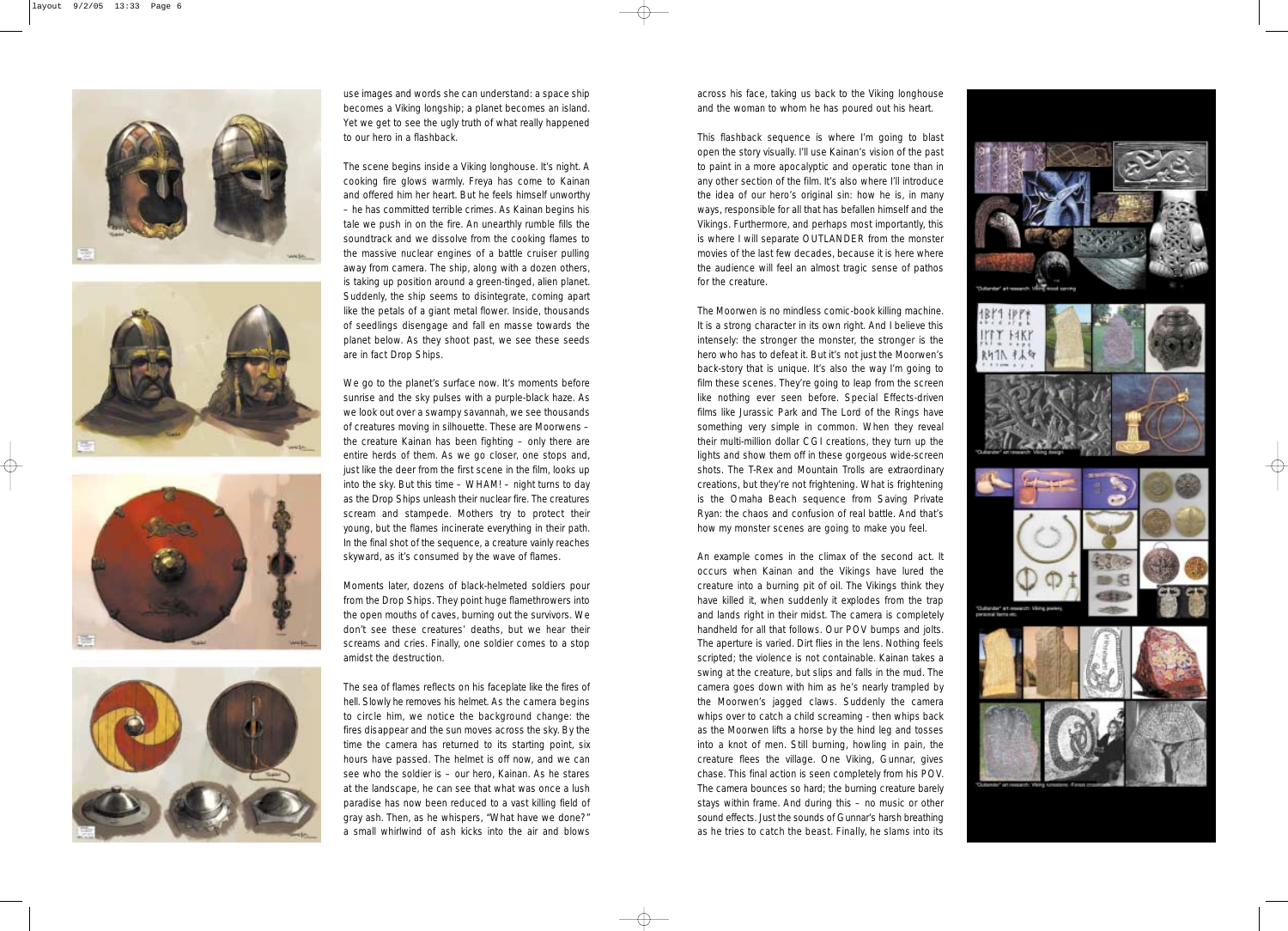# **THE CREATURE**

matter of luck. brought to the screen before.

Patrick Tatopoulos is known as the man who designed and created the creatures for I, Robot; Pitch Black; Underworld; Godzilla; Independence Day; Stargate and Dark City. Yet the Moorwen is like nothing he has ever created before. With hooves and the stance of a quadruped, but the retractable claws of biped, it is noble and intelligent, yet entirely deadly. OUTLANDER is concept-driven, not star-driven. Guys turned out for Resident Evil not because it was a Mila Jovovich film, but because they wanted to see a hot chick killing zombies. They didn't go to Underworld to see Kate Beckinsale or Scott Speedman. They went to see vampires killing werewolves. In Pitch Black, Vin Diesel was such an unknown that he didn't even make the poster.

Don't be afraid of the Vikings.

The bioluminescent sacks around its neck and at the tips of its tail create an eerily beautiful sight in the dark, which it uses to attract its prey. This signature feature allows us to show the creature's presence, while not actually revealing its features until almost 90 minutes into the film. As in Jaws, the less the audience sees, the stronger the creature's hold on its imagination. The lesson here is to create an ensemble cast that works both for the picture and for the market place. OUTLANDER doesn't need pumped-up action wannabes. It needs actors - a cast that can make the audience believe in the world; a lead that will make them fear for his life while falling in love with him at the same time.

However, when it is finally revealed, the creature must fit within this world. Although brilliant, H.R. Giger's alien would be inappropriate in OUTLANDER. Its biomechanical design fits in the world of the future, not the past. Patrick's design straddles the fence brilliantly: it is both utterly alien and yet looks like it could be a part of Viking mythology. One could easily imagine that the Moorwen would haunt the Vikings' dreams and that they would one day carve its face onto one of their ships. **THE VIKINGS CONCLUSION** OUTLANDER is a genre-busting mix of science-fiction and the savage. It will deliver on all the promises of action, romance, and horror that young audiences demand today. But it will move beyond those borders, reaching out and touching us with the universality of its themes of loss and redemption, while also questioning the ultimate responsibility we all share for the often-violent world in which we live. It's a unique and fresh story whose appeal will cross over traditional audience boundaries, generating the kind of excitement that will plant the seeds for a long-lived franchise series.

# **THE CAST**

There are no horns on their helmets. No fat ladies in braids. The real Vikings were fierce and great warriors, who covered their bodies in tattoos, put lye in their hair and ate mushrooms to achieve their berserker rage. They sacked Paris, overran England and discovered the New World centuries before Columbus scratched his chin and said *"Round?"* There was nothing laughable about them. It's easy to remember how people viewed gladiators OUTLANDER is your Braveheart, your Alien, your Predator. That's what I'm going to give you. That, and more... - HOWARD MCCAIN, WRITER AND DIRECTOR MARCH 9, 2004



back. And, in a move so quick it's hard to register, the creature turns on him and rips off his head. The artifice has been torn away. The audience is no longer outside looking in, but INSIDE where the action is. Not since James Cameron's Aliens has a monster movie done that: put us in a situation where who lives and who dies, including the hero, seems to be just a before Gladiator: extras in a cheesy Steve Reeves movie. Indians before Dances With Wolves: boring, overplayed. Dirt-poor Scottish Highlanders before Braveheart: skirted buffoons. Not any more. What those movies did for those people, OUTLANDER will do for the Vikings: re-imagine them with a look, a character, and in a world no one has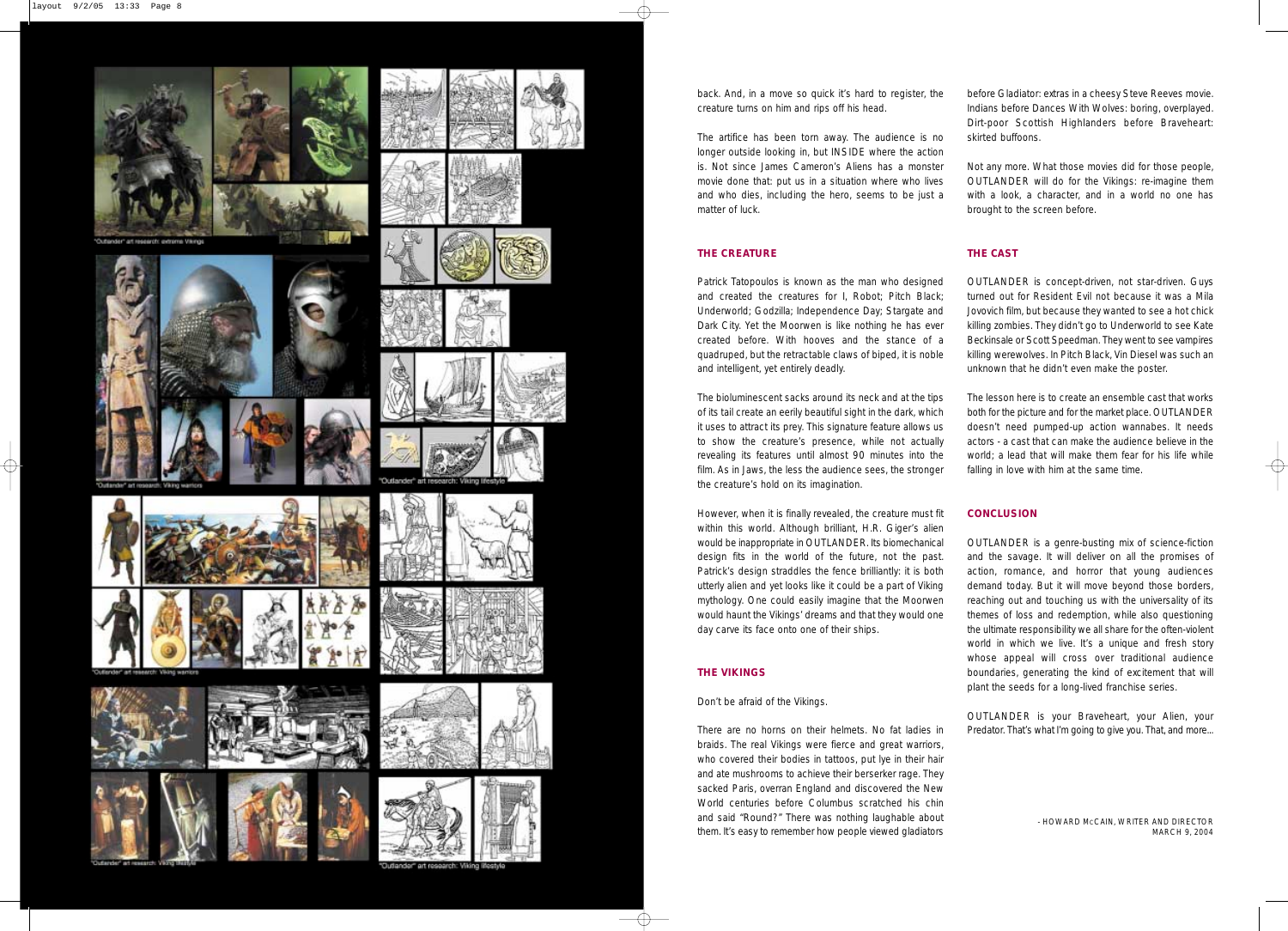View 2: View 1  $-2713872$ Town site footprint is<br>approx, 90 m x 90m **Set L** 

utlander" Concept art: Blocking n odel for Herot to



 $\oplus$ 





**Chinese** × er.



Herot Town: Plan V.2 LEGEND: ing books  $\stackrel{\rm def}{\longrightarrow}$  metande  $\mathbb{Q}$  , now  $\frac{1}{\sqrt{2}}$ ove ster 語 no. 2: Settment by the water, sustainated by deep forest

"OutLander" Herot town - Plan site development



"Outlander" Blocking plan for Gunner's village (1)



Outlander" Gunner's village 3D blocking (2)



Outland

 $\overline{\bigoplus}$ 





Outlander" Gunner's village: Location context view (3)











 $\overline{\varphi}$ 

Outlander art research: Gunner's whaling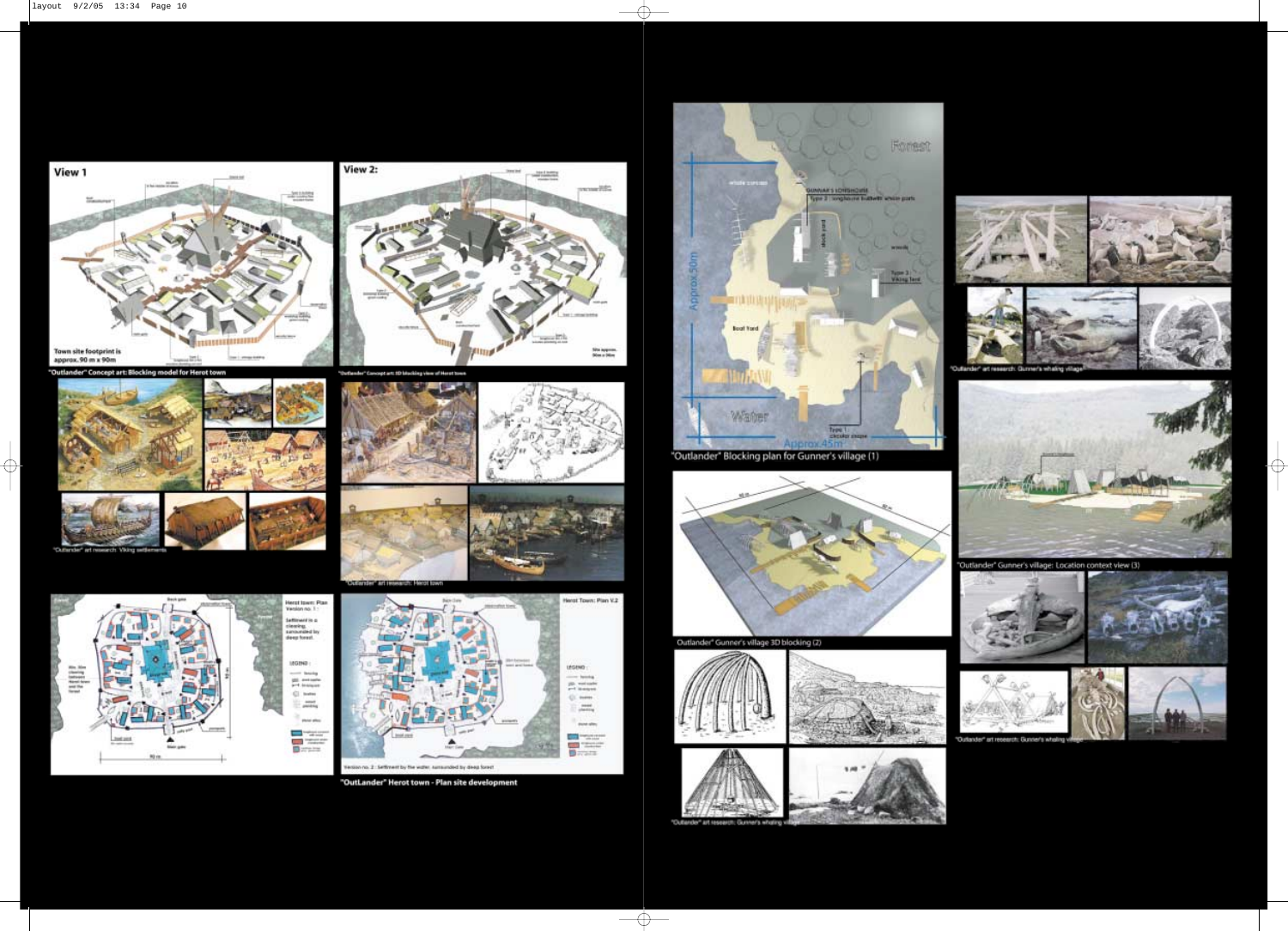



Concept for Shield Hall: night view in Herot town





11th century Viking church







"Outlander" art research: Design ref. for Shield Hall



\* Outlander\* Concept art for Shield hall interior (1)



Shield Hall: plan / section

Grand carved doors<br>as main entrance to<br>Sheild Hall



"Outlander" Shield Hall concept art

 $\overline{\bigoplus}$ 

Interior finish example

 $\phi$ 



Shield Hall: front section



Shield Hall: Throne detail

Scale:NTS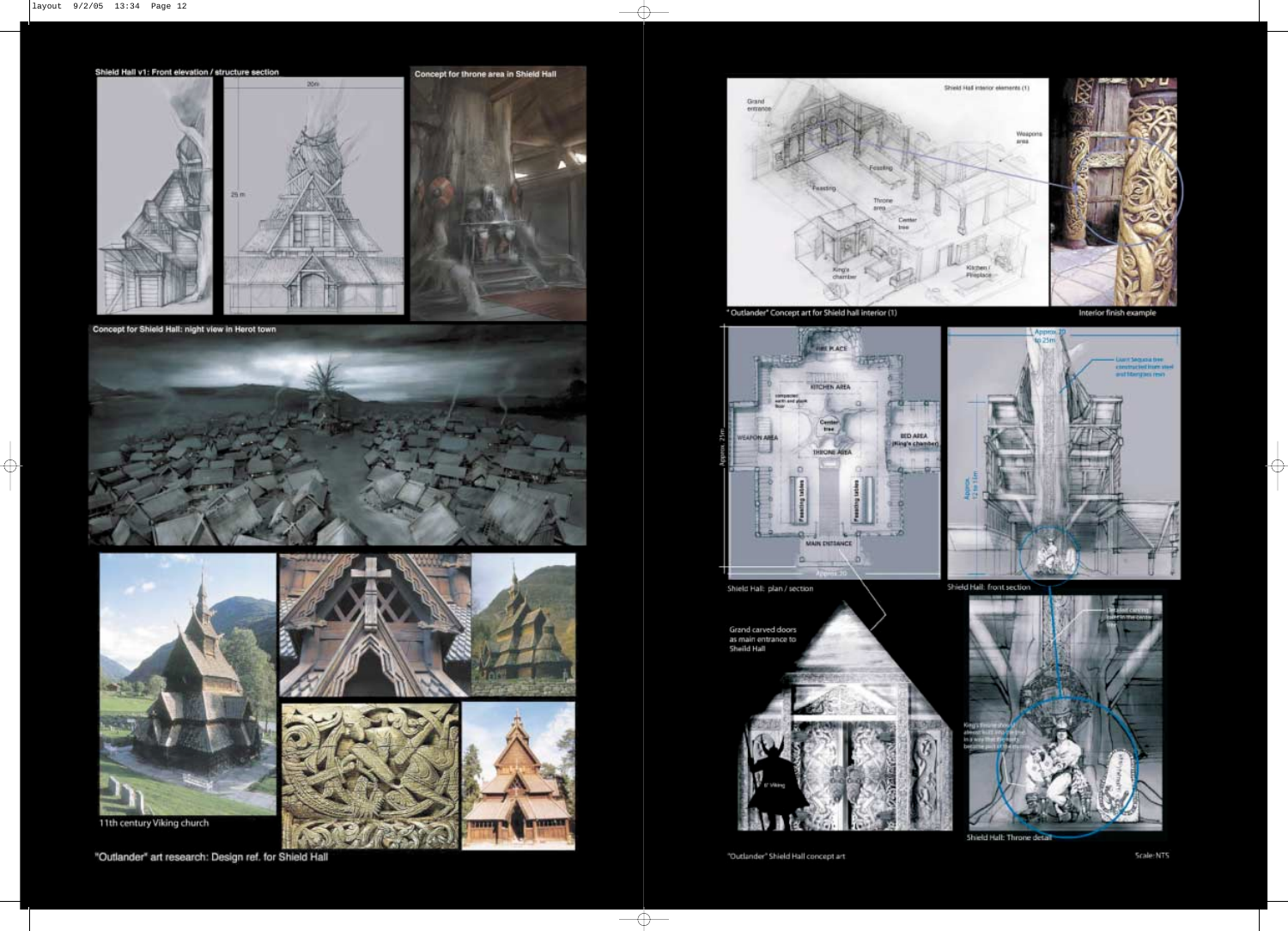



 $\bigoplus$ 





"Outlander" concept art: main gate









Shield Hall: Interior concept view

Interior finish reference

€





 $\Rightarrow$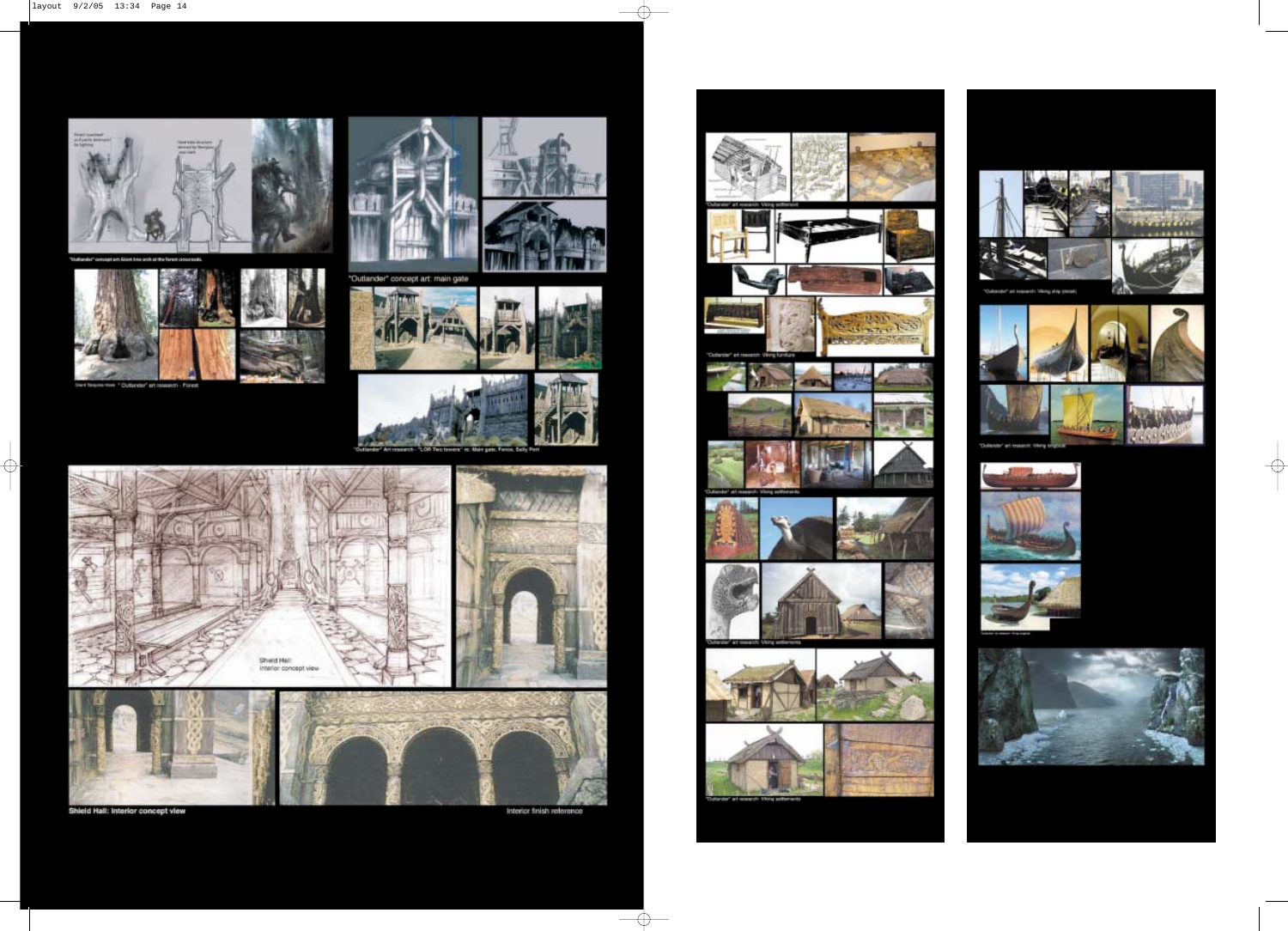



Concept art - Navigation & Weapons playback screens



\* Outlander\* Concept art - Alien ship forward looking view as it crashes through Earth's atmosphere



"Outlander" Concept art: alien ship storage room

"Outlander" Concept art: alien ship corridors

 $\overline{\bigoplus}$ 











 $\Rightarrow$ 



"Outlander" Control room seating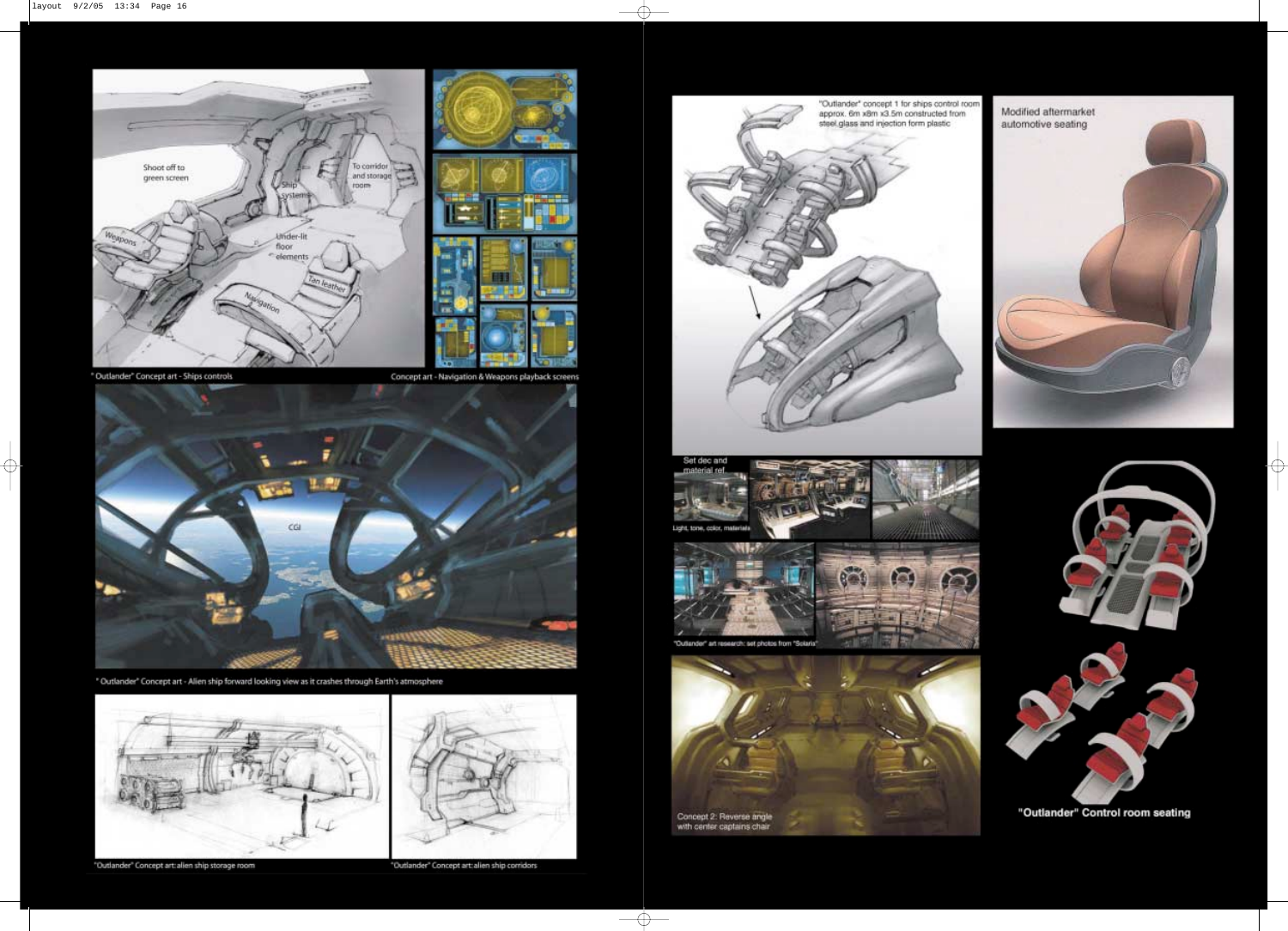# **HOWARD McCAIN**

Director / Screenplay

# **SELECTED FILMOGRAPHY / DIRECTOR**

### **PERFECT PREY** (1999)

# **THE UNSPEAKABLE** (1998)

**NO DESSERT DAD, TIL YOU MOW THE LAWN** (1996)

### **LOS POLLOS** (1995)

- SUNDANCE FILM FESTIVAL, BEST SHORT DRAMATIC FILM

- EMMY AWARD, BEST SHORT DRAMA

### **TRUMAN** (1992)

- PREMIERED SUNDANCE FILM FESTIVAL

- SCREENED AT 22 FILM FESTIVALS WORLDWIDE
- WARNER BROTHERS FELLOWSHIP
- HIGHEST GROSSING CHILDREN'S SHORT FILM OF 1993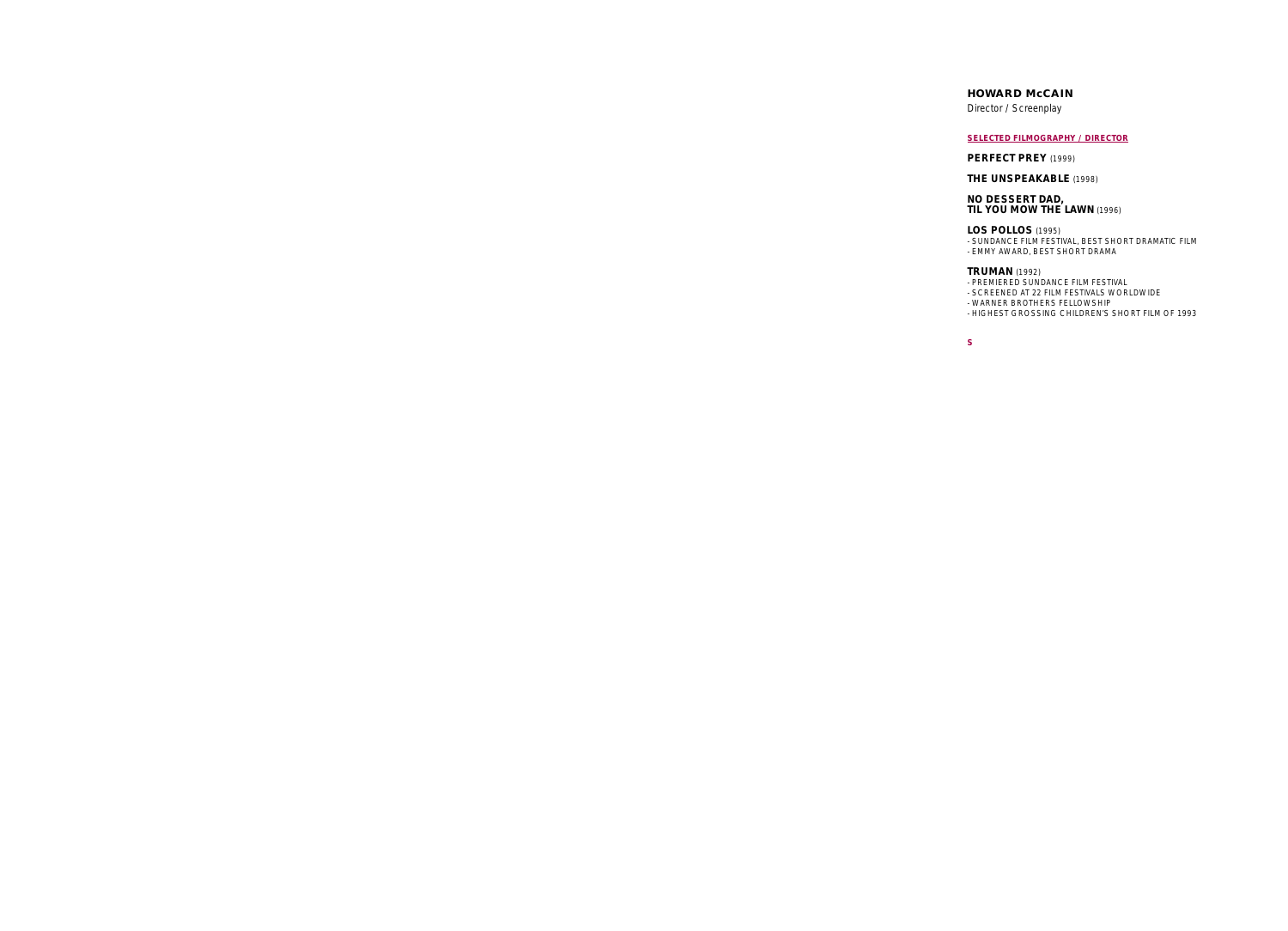**PATRICK TATOPOULOS** 

Production / Creature Designer

### **SELECTED FILMOGRAPHY / SPECIAL EFFECTS**

**SILENT HILL (CHRISTOPHE GANS, 2006)** - CREATURES DESIGNER AND SUPERVISOR

**BACKWATER** (JIM GILLESPIE, 2005) - CREATURES DESIGNER AND SUPERVISOR

**UNDERWORLD: EVOLUTION** (LEN WISEMAN, 2005) - CREATURES DESIGNER AND SUPERVISOR

**CURANDERO** (EDUARDO RODRIGUEZ, 2005) - CREATURES DESIGNER AND SUPERVISOR

**THE CAVE** (BRUCE HUNT, 2005) - CREATURES DESIGNER AND SUPERVISOR

**CURSED** (WES CRAVEN, 2004) - CREATURE DESIGNER AND CREATOR - FINAL FIGHT SEQUENCE, SPFX

**UNDERWORLD** (LEN WISEMAN, 2003) - CREATURE DESIGNER AND FABRICATOR

**WES CRAVEN PRESENTS THEY**  (ROBERT HARMON & RICK BOTA, 2002) - CREATURE DESIGNER

**BATTLEFIELD EARTH** (ROGER CHRISTIAN, 2000) - CREATURE DESIGNER

**PITCH BLACK** (DAVID TWOHY, 2000) - CREATURES DESIGNER AND SUPERVISOR

**SUPERNOVA** (WALTER HILL, 2000) - CREATURE DESIGNER

**STUART LITTLE** (ROB MINKOFF, 1999) - SPECIAL CREATURE EFFECTS

**GODZILLA** (ROLAND EMMERICH, 1998) - GODZILLA DESIGNER AND SUPERVISOR

**INDEPENDENCE DAY** (ROLAND EMMERICH, 1996) - ALIEN CREATURE EFFECTS SUPERVISOR

**STARGATE** (ROLAND EMMERICH, 1994) - SPECIAL CREATURE EFFECTS

### **SELECTED FILMOGRAPHY / PRODUCTION DESIGNER**

**UNDERWORLD: EVOLUTION** (LEN WISEMAN, 2005)

**I, ROBOT** (ALEX PROYAS, 2004)

**BATTLEFIELD EARTH** (ROGER CHRISTIAN, 2000)

**DARK CITY** (ALEX PROYAS, 1998)

**INDEPENDENCE DAY** (ROLAND EMMERICH, 1996)

### **SELECTED FILMOGRAPHY / ART DEPARTMENT**

**ALIEN VS. PREDATOR** (PAUL W.S. ANDERSON, 2004) - VISUAL CONSULTANT

**LAWNMOWER MAN 2** (FARHAD MANN, 1996) - CONCEPTUAL ARTIST

**JADE** (WILLIAM FRIEDKIN, 1995) - PRODUCTION ILLUSTRATOR

**SE7EN** (DAVID FINCHER, 1995) - ILLUSTRATOR

**THE DOORS** (OLIVER STONE, 1991) - (CONCEPTUAL DESIGNER/ILLUSTRATOR

### **SELECTED FILMOGRAPHY / MAKE-UP DEPARTMENT**

**BACKWATER** (JIM GILLESPIE, 2005) - SPECIAL MAKE-UP EFFECTS DESIGNER

**SUPERNOVA** (WALTER HILL, 2000) - SPECIAL MAKE-UP EFFECTS DESIGNER

### **SELECTED FILMOGRAPHY / VISUAL EFFECTS**

**VAN HELSING** (STEPHEN SOMMERS, 2004) - CREATURE CONCEPT DESIGNER

### **JOE BAUER**  Visual Effects Supervisor

### **SELECTED FILMOGRAPHY**

**ZATHURA** (JON FAVREAU, 2005) **BLADE: TRINITY** (DAVID S. GOYER, 2004) **ELF** (JON FAVREAU, 2003) **FINAL DESTINATION 2** (DAVID R. ELLIS, 2003) **FRAILTY** (BILL PAXTON, 2001) **THE THIRTEENTH FLOOR** (JOSEF RUSNAK, 1999) **KNOCK OFF** (TSUI HARK, 1998) **DOUBLE TEAM** (TSUI HARK, 1997)

### **KAREN LOOP**

Producer

Karen Loop's second feature film, "**SECONDHAND LIONS**", (starring Michael Caine, Haley Joel Osment and Robert Duvall) was released by New Line Cinema in September 2003. Her first feature film, "**FRAILTY**" (starring Bill Paxton and Matthew McConaughey) was released by Lions Gate in Spring 2002 and was hailed by Ebert & Ropert as "one of the year's best." It remains on the top fifty rentals of all time on Netflix.

After graduating from UCLA, Karen started her career working as an Associate Producer at a Boston television station, where she won a local Emmy for a documentary on "Star Wars" – the defence system, not the movie.

She obtained her MFA from NYU's Tisch School of the Arts and spent several years in physical production as a production coordinator. She switched to the development side of the film business when she moved to Los Angeles, landing her first job with legendary producers Freddie Fields and Jerry Hellman ("**MIDNIGHT COWBOY**," "**COMING HOME**," "**GLORY**").

Karen spent the next three years working at the Paramount-based Cort/Madden Company which was responsible for such films as "**ODD COUPLE II**," "**THE OUT OF TOWNERS**," and "**SAVE THE LAST DANCE**" during her tenure.

Presently, she has a five part mini-series shooting for the Sci Fi Channel which will air in June, 2004 and has several other feature projects in the work as in independent producer.





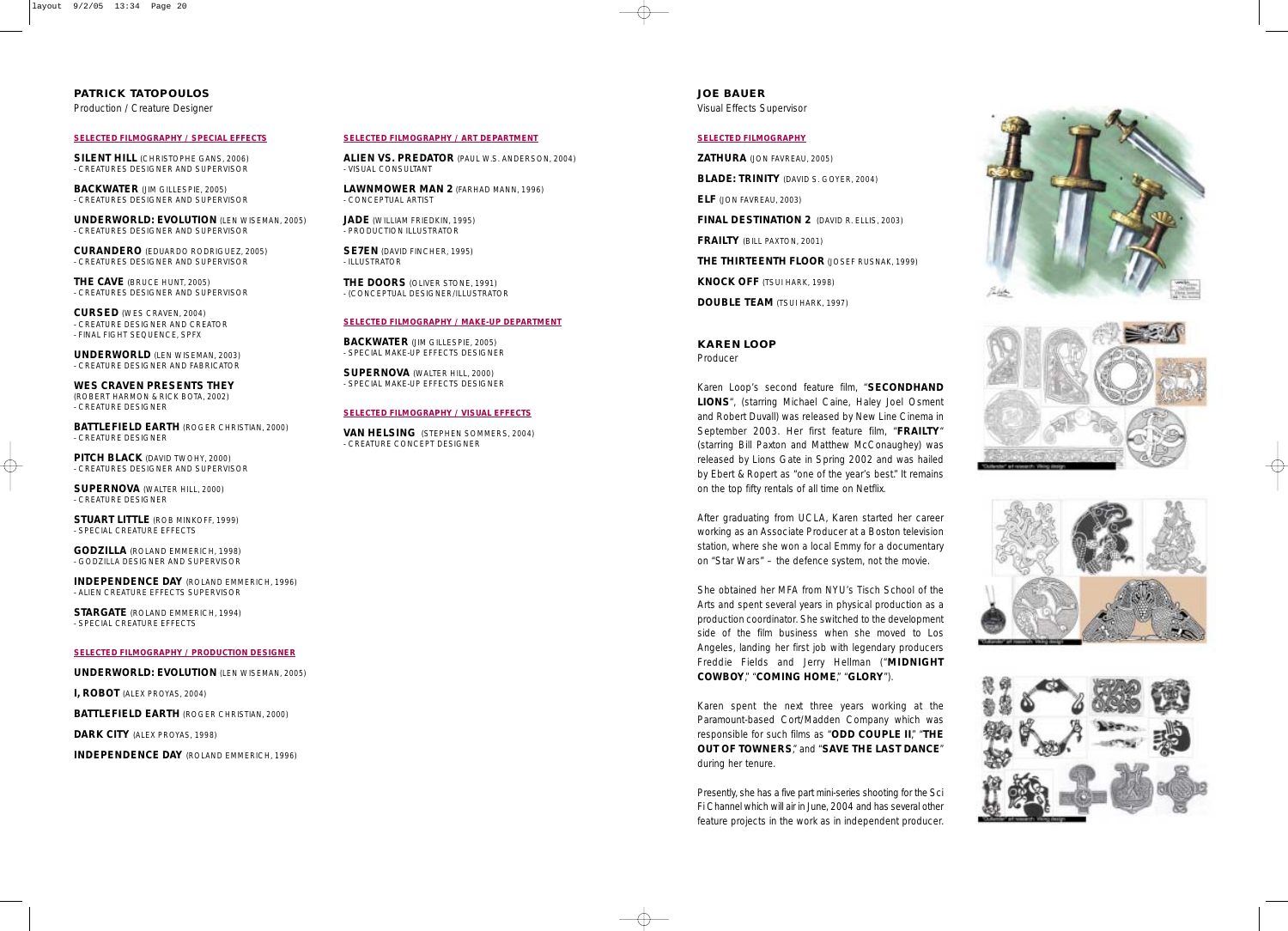# wild bunch

# **WORLD SALES**

99 RUE DE LA VERRERIE 75004 PARIS, FRANCE **T** + 33 1 53 01 50 20 **F** + 33 1 53 01 50 49

### **SALES AGENTS**

VINCENT MARAVAL **T** +33 1 53 01 50 21 **M** +33 6 11 91 23 93 **E** VMARAVAL@EXCEPTION-WB.COM CAROLE BARATON **T** +33 1 53 01 50 22 **M** +33 6 20 36 77 72 **E** CBARATON@EXCEPTION-WB.COM GAËL NOUAILLE **T** +33 1 53 01 50 23 **M** +33 6 21 23 04 72 **E** GNOUAILLE@EXCEPTION-WB.COM

### **INTERNATIONAL PRESS**

### **BERLIN PR CONTACT OFFICE**

PHIL SYMES **T** +44 77 99 66 33 51 RONALDO MOURAO **T** +44 77 99 66 33 95 CRISTINA SIBALDI HOTEL BERLIN, LÜTZOWPLATZ 17, 10785 BERLIN **T** +49 30 26 05-0 **E** FESTIVAL@THEPRCONTACT.COM

### **LONDON PR CONTACT OFFICE**

PHIL SYMES **T** +44 77 99 66 33 51 **E** PHILSYMES@THEPRCONTACT.COM RONALDO MOURAO **T** +44 77 99 66 33 95 **E** RONALDO@THEPRCONTACT.COM GARDEN STUDIO, 32 NEWMAN STREET, LONDON, W1T 1PU **T** +44 20 73 23 12 00 **F** +44 20 73 23 10 70

**FOR HI-RES IMAGES GO TO 'WWW.WILDBUNCH.BIZ' AND CLICK ON THE 'PRESS' SECTION.**



**WWW.WILDBUNCH.BIZ**

 $\oplus$ 

 $\bigoplus$